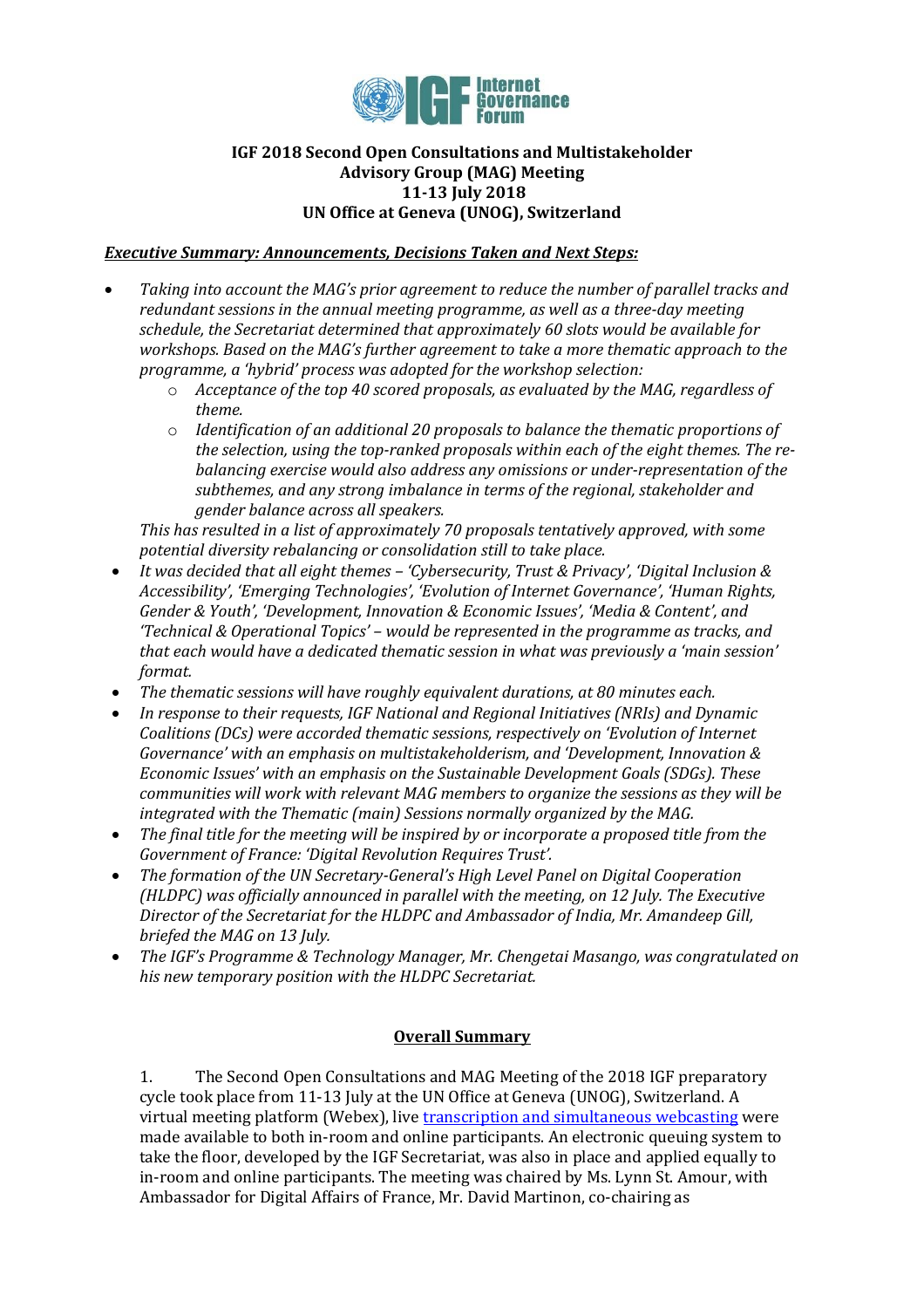representative of the IGF 2018 Host Country. Mr. Chengetai Masango represented the Secretariat, and Mr. Wai Min Kwok represented the UN Department of Economic and Social Affairs (UNDESA).

2. The [agenda](http://www.intgovforum.org/multilingual/index.php?q=filedepot_download/4931/1277) for the three-day meeting focused on advancing preparations for the 2018 IGF, in particular reviewing and making a final selection of workshop proposals, identifying thematic main sessions, and assessing other components of the programme such as open forums, Dynamic Coalition (DC) and collaborative National and Regional Initiative (NRI) sessions, the requests for which have been submitted to the Secretariat. Developments in the work of intersessional groups – DCs, BPFs and the fourth phase of the policy initiative on 'Connecting and Enabling the Next Billion(s) (CENB IV) – and NRIs were also discussed. Additionally, the work of the five MAG Working Groups was also reviewed.

3. The MAG Chair, Ms. St. Amour, formally opened the Open Consultations portion of the meeting and introduced the panel, including Mr. Kwok from UNDESA and Mr. Frédéric Paruta, Counsellor with the Permanent Mission of France to UNOG, representing the IGF 2018 Host Country. In his opening remarks on behalf of UNDESA, Mr. Kwok welcomed MAG members and expressed appreciation to the Government of France for their generous **[hosting of this year's meeting](https://www.intgovforum.org/multilingual/mag-chair-s-blog).** Appreciation was also expressed for the UN Educational, Scientific and Cultural Organization (UNESCO)'s support. Mr. Kwok noted that the next few days of MAG deliberations would be critical for determining the themes and overall content of the annual meeting programme. Referring to an anticipated UN Secretary-General High Level Panel on Digital Cooperation (HLPDC), Mr. Kwok announced that the IGF Secretariat's Chengetai Masango would take up a temporary position related to the initiative and warmly congratulated Mr. Masango on his new role. In his opening address, Mr. Paruta underscored the Government of France's pleasure at hosting the annual meeting, as well as the clear interest in Internet governance issues in his country, including by the President, Emmanuel Macron – on topics such as net neutrality, platform responsibility, misinformation, gender issues, and Internet & counter-terrorism, to name a few.

4. The Secretariat then gave an overview of progress achieved thus far in developing the IGF 2018 programme. It reported that in response to the publi[c Call for](https://www.intgovforum.org/multilingual/content/igf-2018-call-for-workshop-proposals)  [Workshops,](https://www.intgovforum.org/multilingual/content/igf-2018-call-for-workshop-proposals) it had received a record number of [359 proposals,](http://www.intgovforum.org/multilingual/workshop-proposals-2018) 344 of which were evaluated by the MAG following a standard screening. Of the [eight themes](https://www.intgovforum.org/multilingual/index.php?q=filedepot_download/6701/1282) from which proposers were asked to choose, 'Cybersecurity, Trust & Privacy' emerged as the most popular, in line with [a Call for Issues](https://www.intgovforum.org/multilingual/content/igf-2018-call-for-issues) that had been conducted before the Call for Workshops. The Secretariat observed a good gender balance in the process, with a near even split of men and women listed among the workshop organizers and speakers. It also reported that a high number o[f open forum requests](https://www.intgovforum.org/multilingual/open-forums-2018) was received, with a tentative list of 30 considered eligible to obtain a slot in the programme[. 15 requests for slots](https://www.intgovforum.org/multilingual/content/igf-2018-call-for-dynamic-coalition-dc-session-requests) meeting eligibility requirements were also received by DCs, with a further four to six slots for collaborative sessions preliminarily requested by NRIs. In addition, the highestever number o[f requests for IGF Village booths](https://www.intgovforum.org/multilingual/content/igf-2018-village-call-for-booths) was received, at 82, for an expected 56 booths available at UNESCO. It was said that the [call for IGF remote hubs,](https://www.intgovforum.org/multilingual/content/igf-2018-remote-hubs) participants joining the meeting online as groups, was now open until 15 October. Mr. Masango shared that the facilities at UNESCO, the venue for the meeting, were suitable, and that the necessary technical enhancements would be made to meet the IGF's requirements for online participation and live webcasting.

5. Mr. Masango also informed that due to several considerations (notably complementary events and venue availability), ['Day 0' community](https://www.intgovforum.org/multilingual/content/notice-to-igf-community-on-day-zero) events would not be able to take place at the IGF 2018 venue. Stakeholders wishing to hold such events could self-organize and the details would be publicized on the IGF website. It was reported that during Day 0, UNESCO would hold an event on Artificial Intelligence; as the day, 11 November, coincides with Armistice Day, it was said a number of other events would be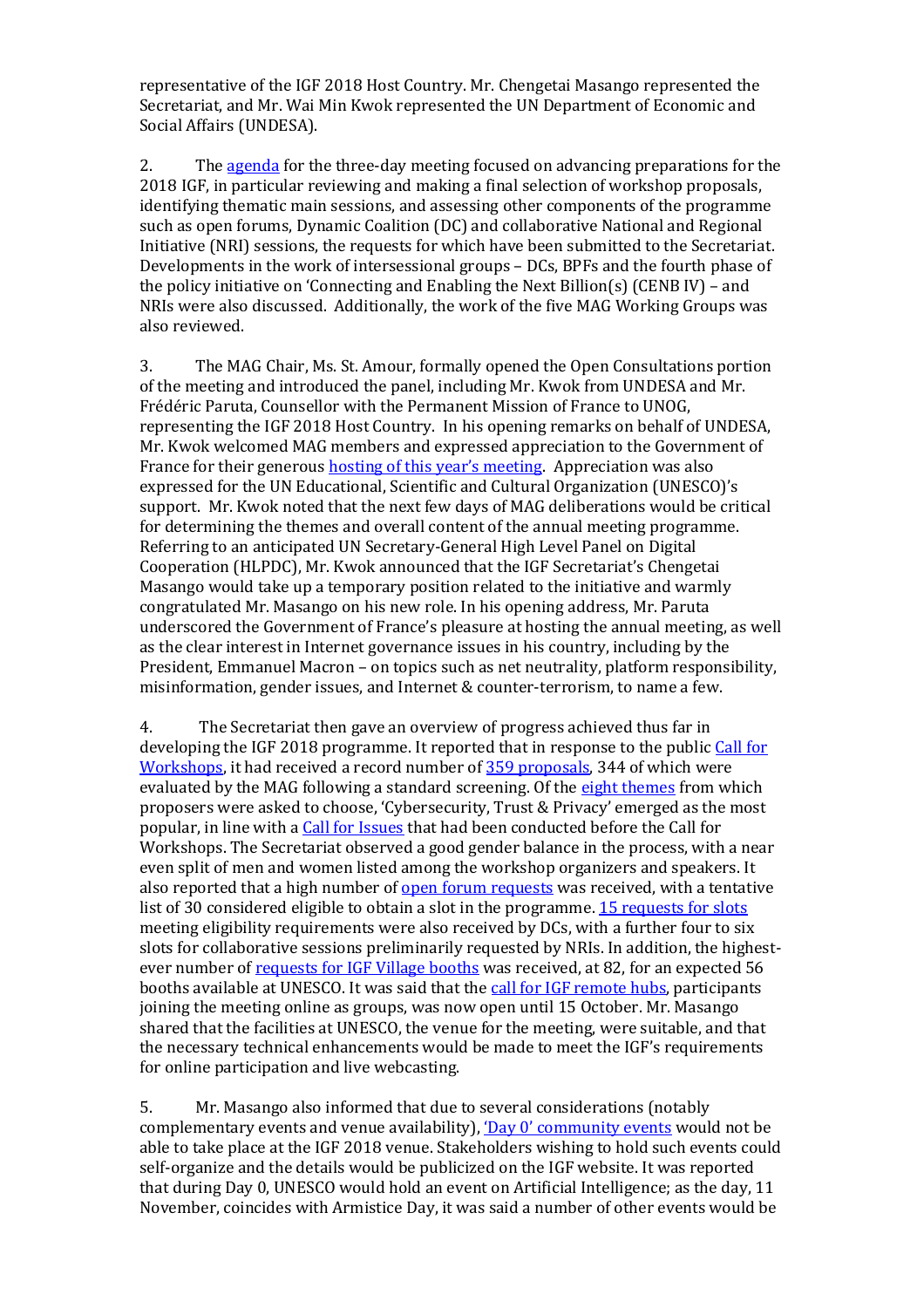taking place around Paris, including the start of the **Paris Peace Forum** organized by the French Government.

6. The respective facilitators of intersessional groups – IGF [BPFs,](https://www.intgovforum.org/multilingual/content/best-practice-forums-6) [CENB IV](https://www.intgovforum.org/multilingual/content/igf-policy-options-for-connecting-and-enabling-the-next-billions) an[d DCs](https://www.intgovforum.org/multilingual/content/dynamic-coalitions-4) – were invited to update participants on developments in their activities. The various BPFs, on 'Artif[icial Intelligence, Big Data &](https://www.intgovforum.org/multilingual/content/bpf-artificial-intelligence-ai-internet-of-things-iot-and-big-data) Internet of Things', ['Cybersecurity'](https://www.intgovforum.org/multilingual/content/bpf-cybersecurity-1), ['Gender &](https://www.intgovforum.org/multilingual/content/bpf-gender-and-access-1)  [Access'](https://www.intgovforum.org/multilingual/content/bpf-gender-and-access-1) and ['Local Content'](https://www.intgovforum.org/multilingual/content/bpf-local-content-0), all reported they had held at least one meeting with their members and were accelerating outreach. Some were looking to expand their membership, as with Local Content, which said it was engaging institutions like UNESCO and the World Intellectual Property Organization (WIPO), while continuing BPFs, such as Gender & Access, were examining their prior work to identify additional challenges that should be addressed. The Cybersecurity BPF shared that it had begun substantive work and has issued a call for volunteers to contribute to an initial research paper. The facilitator fo[r CENB IV](https://www.intgovforum.org/multilingual/content/cenb-%E2%80%93-phase-iv-0) said a call for contributions to its output paper would go out soon, and that case studies to support the work were already being collected.

7. Regarding DCs, participants were encouraged to consult a **comprehensive** ['briefing document'](https://www.intgovforum.org/multilingual/index.php?q=filedepot_download/3737/1286), posted to the MAG list and IGF website, which details DCs' recent individual and collective work. The document highlights the latest reports and activities by DCs, their common objectives and standards of work, as determined through regular coordination meetings, and gives an overview of how coalitions were formed and how they work. The co-facilitator for DCs relayed the groups' shared request to hold a main session, as they have done in the past few IGFs, specifically on the theme, 'Development, Innovation & Economic Issues' with an emphasis on the SDGs, as well as for 90-minute individual session slots. The co-facilitator further reported that two new coalitions had joined the community of DCs, on '[Schools of Internet Governance](https://www.intgovforum.org/multilingual/content/dynamic-coalition-on-schools-of-internet-governance)' and '[Small Island](https://www.intgovforum.org/multilingual/content/dynamic-coalition-on-small-island-developing-states-in-the-internet-economy-dc-sids)  [Developing States in the Internet Economy](https://www.intgovforum.org/multilingual/content/dynamic-coalition-on-small-island-developing-states-in-the-internet-economy-dc-sids)'.

8. Participants were briefed on the work of NRIs by the Secretariat Focal Point. The [network of NRIs](https://www.intgovforum.org/multilingual/content/igf-regional-and-national-initiatives) has continued to grow, it was reported, at more than 100 to date, including groups focused on youth beginning to participate in the community. A couple of key NRI meetings in 2018, some of which the Secretariat was able to join in person, were referenced – the Afghanistan IGF in Kabul, and the European Dialogue on Internet Governance (EuroDIG) in Tbilisi, Georgia. Through regular joint calls hosted by the Secretariat, NRIs had also agreed to co-organize specific activities during the annual meeting, namely requesting a main session on 'Evolution of Internet Governance' with a focus on multistakeholderism, and up to six thematic 'collaborative sessions'. Positive synergies with a number of BPFs and the CENB initiative were also highlighted.

9. Further briefings were given by the co-facilitators of each of the MAG working [groups,](https://www.intgovforum.org/multilingual/content/mag-working-groups) respectively on IGF Improvements [\(WG-IMP\)](https://www.intgovforum.org/multilingual/content/working-group-on-igf-improvements-wg-imp); Outreach and Engagement (WGOE); Workshop Review and Evaluation Process [\(WG-WREP\)](https://www.intgovforum.org/multilingual/content/working-group-on-workshop-review-and-evaluation-process-wg-wrep); Multiyear Strategic Work Programme [\(WG-WMP\)](https://www.intgovforum.org/multilingual/content/working-group-on-multi-year-strategic-work-programme-wg-mwp); and Funding [\(WG-FUN\)](https://www.intgovforum.org/multilingual/content/working-group-on-fundraising-wg-fun). Specifically, it was said that WG-WMP was discussing the potential for more concrete outputs or recommendations coming out of the IGF, their possible implications and status, while WG-FUN, noting that the IGF Trust Fund remains significantly underfunded versus the approved Project Document, is in the process of identifying a small number of potential donors as part of a targeted fundraising strategy.

10. Related to fundraising, a short briefing on the IGF's Trust Fund was given by UNDESA, th[e presentation](https://www.intgovforum.org/multilingual/index.php?q=filedepot_download/6701/1280) for which can be viewed online.

11. At the close of the first day of open consultations, participants heard updates from a number of Internet-governance related entities on their work and its relevance to the IGF. Short statements were made by the European Broadcasting Union (EBU), the European Commission, the Internet Society (ISOC), the Internet Corporation for Assigned Names and Numbers (ICANN), UNESCO and the Association for Progressive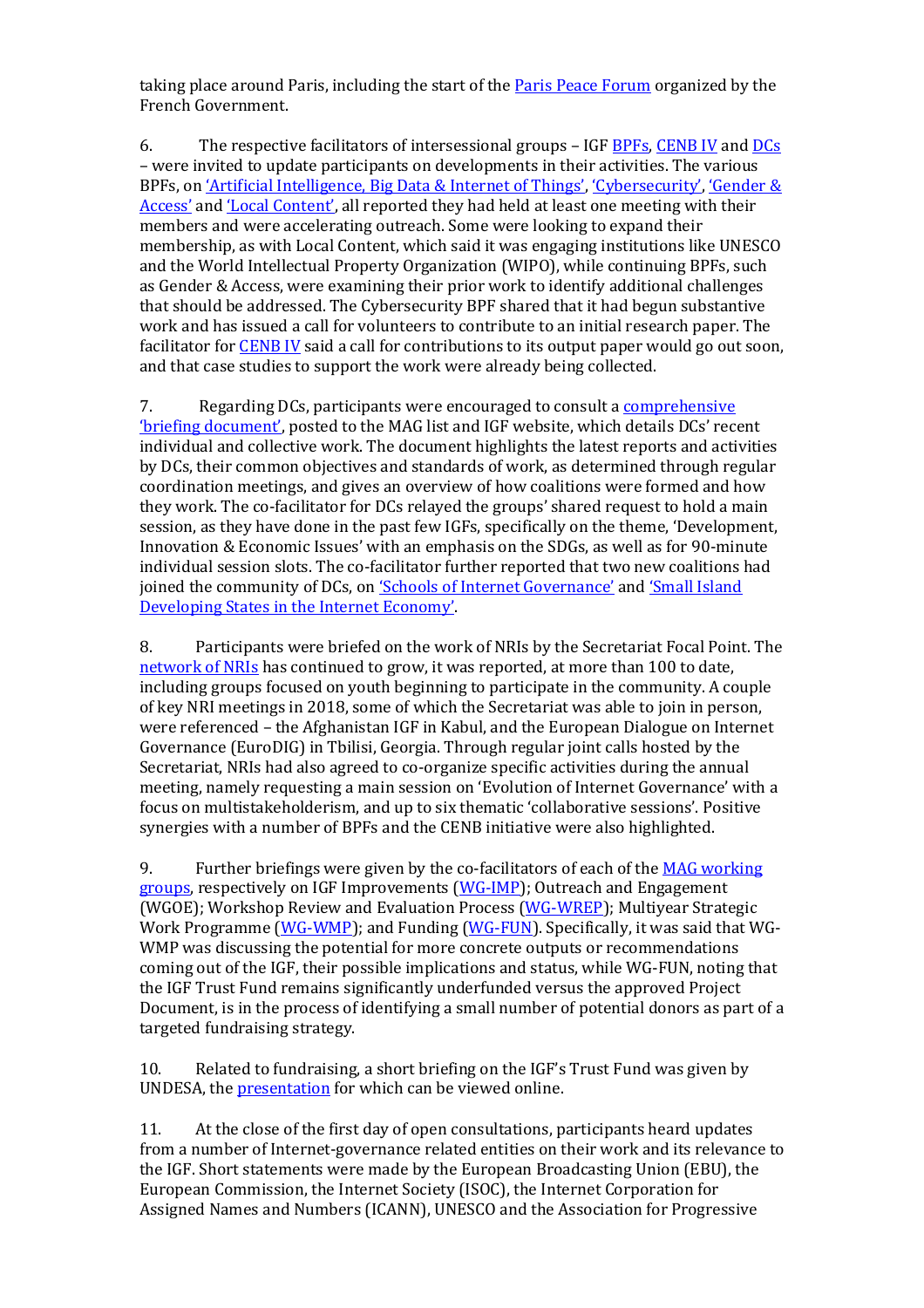Communications (APC). Further, an update was given by the Secretariat and the Chair on various activities with the World Economic Forum (WEF).

12. The second day of the meeting, which marked the first formal day of MAG discussions, opened with remarks from Mr. David Martinon, Ambassador of France for Digital Affairs, and IGF 2018 Host Country Co-Chair. Mr. Martinon reflected on the opportunities that might present themselves through the IGF's coincidental timing with the Paris Peace Forum, a meeting dedicated to the concept of good governance in a number of policy areas. Beyond synergies in terms of content, Mr. Martinon underlined the French Government's intention to maximize high-level participation across both meetings, and mentioned that Heads of State and Government were already being invited for the Paris Peace Forum. A TechGov Summit, also happening in the same period as the IGF in Paris, might represent a further opportunity for engaging the private sector, which has been underrepresented in recent IGFs.

13. Together with Host Country representatives, the MAG was invited to brainstorm a title for the meeting. Several suggestions were made, many of which revolved around concepts of trust and accountability in the digital world, the future of digital societies, and the future of the Internet. There was much support for the broad ideas expressed in the suggestions, with members agreeing to arrive at a final title using the Host Country's formulation of 'Digital Revolution Requires Trust'.

14. Members then took up the issue of workshops, reviewing a [presentation](https://www.intgovforum.org/multilingual/index.php?q=filedepot_download/6701/1279) on their [evaluations](https://www.intgovforum.org/multilingual/index.php?q=filedepot_download/6701/1279) by the Secretariat. The presentation focused on isolating the top-40-ranked proposals, proposing them as tentatively 'accepted' into the programme based on their high scores, as well as examining, as a priority, their thematic distribution, and as a further consideration, the diversity of speakers (regions, stakeholder group and gender) within them. The analysis found some thematic under-representation with respect to 'Cybersecurity, Trust & Privacy', which had been the most popular theme in both the overall pool of workshop proposals, and in 'Human Rights, Gender & Youth'. The analysis further found excellent internal diversity among the proposals, in that submitters had successfully diversified the regions, stakeholder groups and gender of their speakers, as well as good gender balance across the proposals; nevertheless, there remained an over-representation of speakers from the Western European and Others Group (WEOG) overall. Members discussed potential approaches to redressing these imbalances. For thematic balance, some suggested a process to collect the top-ranked proposals by theme, although most were in favour of retaining the group of 40 as a preliminarily approved list of workshops. It was agreed a re-balancing would be done to arrive at a final number of approximately 60 workshops – the proportion of workshops th[e 2018 schedule](http://www.intgovforum.org/multilingual/index.php?q=filedepot_download/6657/1269) would be able to accommodate, according to Secretariat calculations.

15. Based on discussions from the previous day and the Secretariat's findings on the top 40 proposals, during the second and final day of MAG deliberations, the Secretariat submitted a rebalanced list of proposals. Without eliminating any from the list of core 40, additions were made to the most under-subscribed themes, bringing the final number of workshops to roughly 70. This list found much support and was agreed on as tentatively approved, with the understanding that some consolidation would take place to bring it in line with the schedule requirements and also recognizing that this process meant some themes were oversubscribed relative to their respective balance in the workshop submissions. Suggestions for mergers and additions where speakers were under-represented would also be taken into consideration, including suggestions from Host Country representatives. It was decided the list of eligible open forums, available online, would also be examined for potential areas of consolidation. Eligible and tentatively approved requests for DC sessions would be included and featured as intersessional or community work.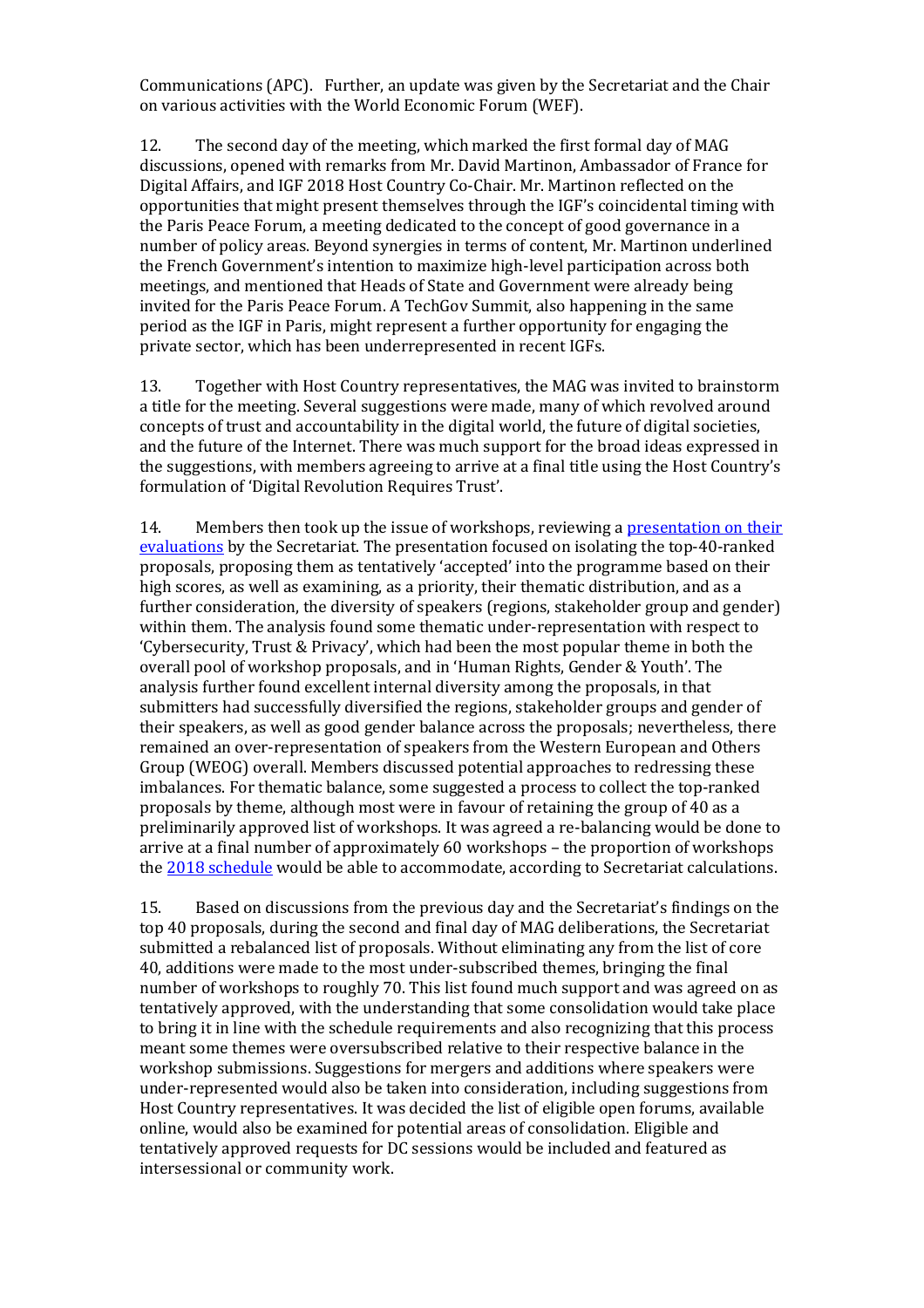16. Members also discussed the composition and future organization of 'main' or thematic sessions. In keeping with the MAG's desire to shape the 2018 programme in a more thematic way, it was agreed that each of the eight themes originally identified in the Call for Issues earlier in the year would have a dedicated thematic session, namely on: 'Cybersecurity, Trust & Privacy'; 'Digital Inclusion & Accessibility'; 'Emerging Technologies'; 'Evolution of Internet Governance'; 'Human Rights, Gender & Youth'; 'Development, Innovation & Economic Issues'; 'Media & Content'; and 'Technical & Operational Topics'. It was further agreed that NRIs and DCs which had made requests for a thematic session space, respectively on 'Evolution of Internet Governance' and 'Development, Innovation & SDGs', would be granted this space and were asked to coorganize the sessions with interested MAG members as Thematic sessions are normally organized by the MAG.

17. Finally, on the closing day of the meeting, members were briefed by Mr. Amandeep Gill, Ambassador of India and newly appointed Executive Director of the Secretariat of the HLPDC. The HLPDC had been formally inaugurated the prior day by the Secretary-General. Mr. Gill explained that the one-year mandate of the panel was to issue recommendations on enhancing digital cooperation, based on a survey the secretariat and panel would conduct of current cooperation models and their treatment of cross-disciplinary digital policy issues. This would further consist in a multi-regional and multistakeholder consultative process, with the panel first scheduled to meet to discuss its findings on 24-25 September. Mr. Gill recognized the HLPDC's many areas of substantive commonality and complementarity with the IGF, and looked forward to inputs from the IGF community.

18. To further their discussions, and conclude on any pending items, the MAG agreed to continue discussions through its regular virtual meetings. The [calendar of](https://docs.google.com/document/d/1VifeAiFb7fwX6t1rVpBlbKv5tfigj6dm7wkv13nQItg/edit)  [MAG meetings](https://docs.google.com/document/d/1VifeAiFb7fwX6t1rVpBlbKv5tfigj6dm7wkv13nQItg/edit) has been updated to include calls scheduled through the end of August/September.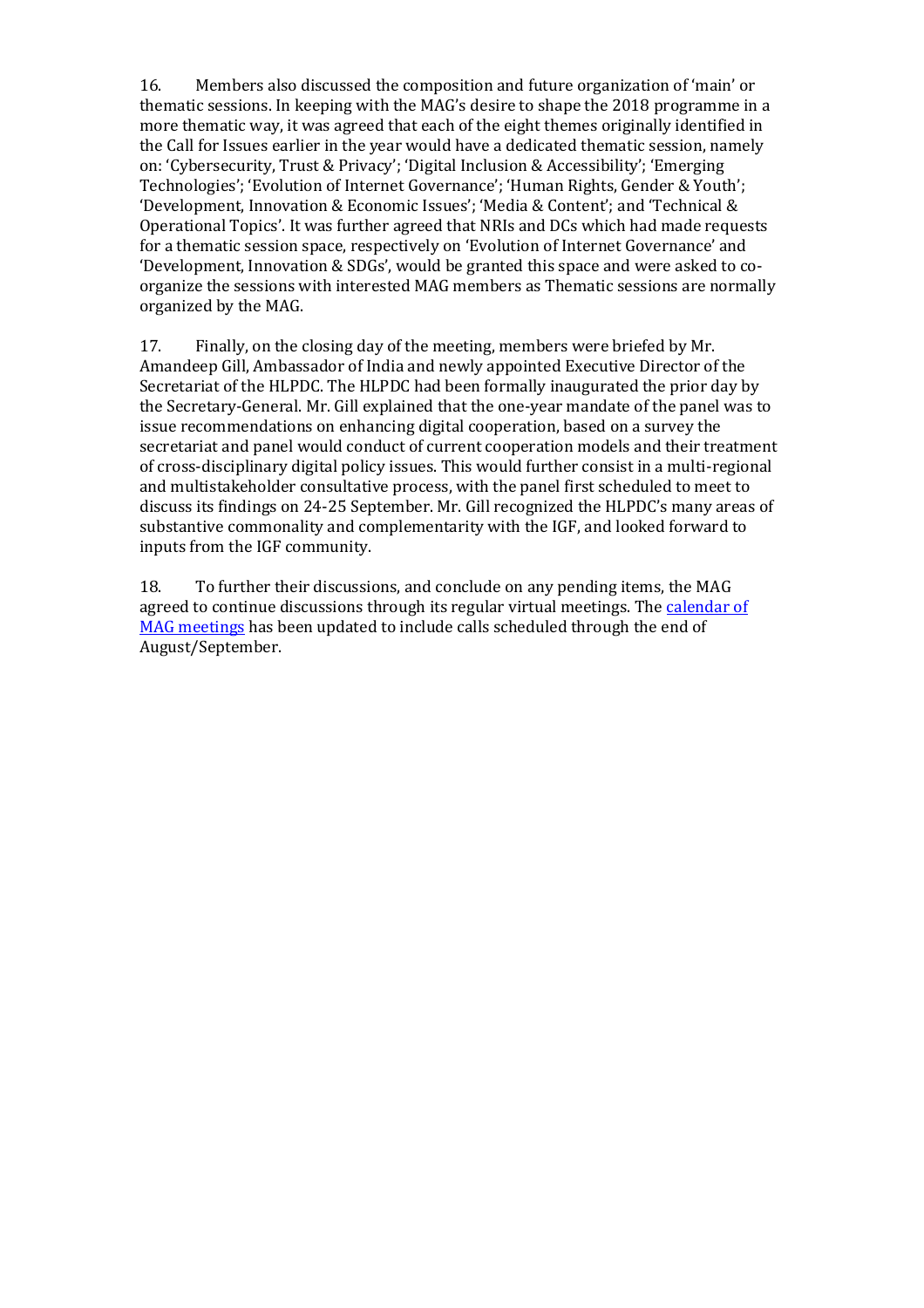|                                                | <b>MAG Chair</b>                 |                |                                                                                                |  |  |  |
|------------------------------------------------|----------------------------------|----------------|------------------------------------------------------------------------------------------------|--|--|--|
| Ms.                                            | St. Amour                        | Lynn           | <b>Internet Matters</b>                                                                        |  |  |  |
|                                                | <b>MAG Host Country Co-Chair</b> |                |                                                                                                |  |  |  |
| Mr.                                            | Martinon                         | David          | Ambassador of France for Digital Affairs                                                       |  |  |  |
|                                                |                                  |                | <b>MAG Members</b>                                                                             |  |  |  |
| Ms.                                            | Abdulla                          | Rasha          | The American University in Cairo                                                               |  |  |  |
| Ms.                                            | Bou harb                         | Zeina          | Ogero Telecom                                                                                  |  |  |  |
| Ms.                                            | Cadena                           | Sylvia         | <b>APNIC Foundation</b>                                                                        |  |  |  |
| Mr.                                            | Candia Ibarra                    | Miguel         | Ministry of Foreign Affairs of Paraguay                                                        |  |  |  |
| Mr.                                            | Carvell                          | Mark           | United Kingdom Government - Department for Digital, Culture, Media and<br>Sport                |  |  |  |
| Mr.                                            | Casasbuenas                      | Julián         | Colnodo/APC                                                                                    |  |  |  |
| Ms.                                            | Cassa                            | Concettina     | <b>Agency for Digital Italy</b>                                                                |  |  |  |
| Ms.                                            | Chung                            | Jennifer       | DotAsia Organisation                                                                           |  |  |  |
| Ms.                                            | Croll                            | Jutta          | Digital Opportunities Foundation / Stiftung Digitale Chancen                                   |  |  |  |
| Mr.                                            | Donkor                           | Wisdom Kwasi   | Ghana Open Data Initiative Project                                                             |  |  |  |
| Ms.                                            | Erramuspe                        | Alejandra      | Agencia de Gobierno Electrónico y Sociedad de la Información y<br>el Conocimiento, Uruguay     |  |  |  |
| Mr.                                            | Estrada                          | Miguel Ignacio | <b>LACTLD</b>                                                                                  |  |  |  |
| Ms.                                            | Franz                            | Liesyl         | Office of the Coordinator for Cyber Issues at the Department of State,<br><b>United States</b> |  |  |  |
| Ms.                                            | Galpaya                          | Helani         | LIRNEasia                                                                                      |  |  |  |
| Ms.                                            | Galstyan                         | Lianna         | <b>ISOC</b> Armenia                                                                            |  |  |  |
| Ms.                                            | Gatto                            | Raquel         | <b>ISOC</b>                                                                                    |  |  |  |
| Mr.                                            | Gridl                            | Rudolf         | Federal Ministry for Economic Affairs and Energy                                               |  |  |  |
| Mr.                                            | Ilishebo                         | Michael        | Zambia Police Service                                                                          |  |  |  |
| Mr.                                            | Jevtovic                         | Danko          | Jugodata                                                                                       |  |  |  |
| Mr.                                            | Lo                               | Mamadou        | <b>CNCAS</b>                                                                                   |  |  |  |
| Mr.                                            | Markovski                        | Veni           | <b>ICANN</b>                                                                                   |  |  |  |
| Ms.                                            | McCabe                           | Karen          | <b>IEEE</b>                                                                                    |  |  |  |
| Mr.                                            | Mochizuki                        | Kenta          | Yahoo Japan Corporation                                                                        |  |  |  |
| Mr.                                            | Mohammed                         | Muataz         | Sudan Computer and Emergency Response Team                                                     |  |  |  |
| Mr.                                            | Ndicho Bambo                     | Samuel         | Ministry of External Relations Cameroon                                                        |  |  |  |
| Ms.                                            | Parris                           | June           | Halaqah Media                                                                                  |  |  |  |
| Mr.                                            | Regoje                           | Nebojsa        | Ministry of Foreign Affairs of Bosnia and Herzegowina                                          |  |  |  |
| Mr.                                            | Rowney                           | Paul           | <b>ISOC Namibia</b>                                                                            |  |  |  |
| Mr.                                            | Sabir                            | Sumon Ahmed    | Fiber@Home Limited                                                                             |  |  |  |
| Mr.                                            | Sibul                            | Heiki          | <b>Estonia Internet Foundation</b>                                                             |  |  |  |
| Ms.                                            | Suto                             | Timea          | <b>ICC BASIS</b>                                                                               |  |  |  |
| Ms.                                            | Tamanikaiwaimaro                 | Salanieta      | Pasifika Nexus                                                                                 |  |  |  |
| Mr.                                            | Tao                              | Xiaofeng       | China Association for Science and Technology                                                   |  |  |  |
| Ms.                                            | Uduma                            | Mary           | Nigeria Internet Governance Forum                                                              |  |  |  |
| Mr.                                            | Wallis                           | Ben            | Microsoft                                                                                      |  |  |  |
| <b>Former IGF Host Country Representatives</b> |                                  |                |                                                                                                |  |  |  |
| Ms.                                            | Arida                            | Christine      | National Telecom Regulatory Authority of Egypt                                                 |  |  |  |
| Mr.                                            | Fonseca                          | Rodrigo        | <b>Government of Brazil</b>                                                                    |  |  |  |
| Mr.                                            | Utoyo                            | Donny          | Government of Indonesia                                                                        |  |  |  |
| Ms.                                            | Walpen                           | Livia          | Federal Office of Communications (OFCOM), Switzerland                                          |  |  |  |
|                                                |                                  |                |                                                                                                |  |  |  |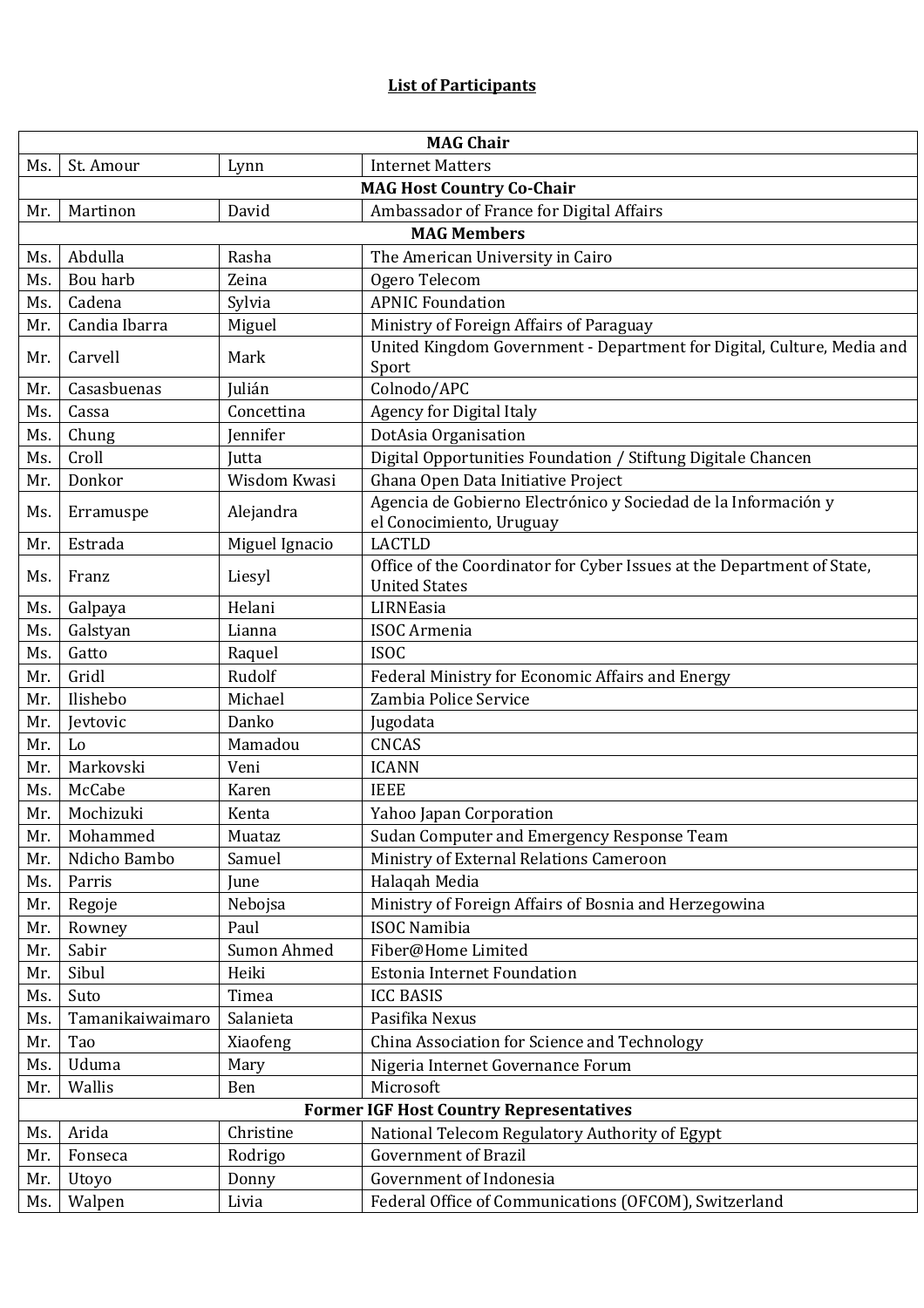| <b>Other Participants</b> |                                    |                 |                                                                                                  |  |  |  |
|---------------------------|------------------------------------|-----------------|--------------------------------------------------------------------------------------------------|--|--|--|
| Ms.                       | Chalmers                           | Susan           | National Telecommunications and Information Administration, U.S<br><b>Department of Commerce</b> |  |  |  |
| Ms.                       | Chen                               | Yu              | Beijing University of Posts and Telecommunications                                               |  |  |  |
| Mr.                       | Degezelle                          | Wim             | <b>DUERMOVO - DRMV</b>                                                                           |  |  |  |
| Mr.                       | Gattuso                            | Joseph          | U.S. Department of Commerce                                                                      |  |  |  |
| Mr.                       | Hernández Wocker                   | Juan Carlos     | <b>Government of Mexico</b>                                                                      |  |  |  |
| Mr.                       | Hickson                            | Nigel           | <b>ICANN</b>                                                                                     |  |  |  |
| Mr.                       | Kummer                             | Markus          | <b>IGFSA</b>                                                                                     |  |  |  |
| Mr.                       | Mazzone                            | Giacomo         | <b>European Broadcasting Union (EBU)</b>                                                         |  |  |  |
| Mr.                       | Paruta                             | Frédéric        | Mission permanente de la France à Genève                                                         |  |  |  |
| Mr.                       | Prendergast                        | Jim             | The Galway Strategy Group                                                                        |  |  |  |
| Ms.                       | Scialpi                            | Valentina       | <b>European Commission</b>                                                                       |  |  |  |
| Mr.                       | Vergne                             | Antoine         | <b>Missions Publiques</b>                                                                        |  |  |  |
|                           |                                    |                 | <b>Online Participants (MAG Members)</b>                                                         |  |  |  |
| Mr.                       | Bello                              | Pablo           | <b>ASIET</b>                                                                                     |  |  |  |
| Ms.                       | Dahmani                            | Wafa            | Tunisian Internet Agency ATI                                                                     |  |  |  |
| Ms.                       | Jallow                             | Adama           | Give1Project Gambia                                                                              |  |  |  |
| Mr.                       | Mansoor Ansari                     | <b>Omar</b>     | TechNation                                                                                       |  |  |  |
| Mr.                       | Steck                              | Christoph       | Telefónica                                                                                       |  |  |  |
|                           | <b>Online Participants (Other)</b> |                 |                                                                                                  |  |  |  |
| Mr.                       | Adisa                              | <b>Bolutife</b> | Joppa technology services                                                                        |  |  |  |
| Mr.                       | Akinmoyeje                         | Benjamin        | <b>MSH</b>                                                                                       |  |  |  |
| Mr.                       | <b>Ahmat Doungous</b>              | Adam            | Youth IGF Chad                                                                                   |  |  |  |
| Mr.                       | Badreddine                         | Kemmiti         | <b>FREE</b>                                                                                      |  |  |  |
| Mr.                       | <b>Bachar Bong</b>                 | Abdeljalil      | House of Internet                                                                                |  |  |  |
| Mr.                       | Balu                               | Gokul           | Digital Empowerment Foundation                                                                   |  |  |  |
| Mr.                       | <b>Ben Romdhane</b>                | Chokri          | <b>Government of Tunisia</b>                                                                     |  |  |  |
| Ms.                       | Birarda                            | Carina          | CSIRT Centro de Ciberseguridad de la Ciudad de Buenos Aires Argentina                            |  |  |  |
| Mr.                       | <b>Blanco Hernández</b>            | Endryck         | Usuarios Digitales del Ecuador                                                                   |  |  |  |
| Ms.                       | <b>Brown</b>                       | Deborah         | Association for Progressive Communications                                                       |  |  |  |
| Ms.                       | Cade                               | Marilyn         | ICT Strategies - mCADE llc                                                                       |  |  |  |
| Ms.                       | Callegari                          | Agustina        | SIG Youth                                                                                        |  |  |  |
| Ms.                       | Chang                              | Liu             | China Association for Science and Tehnology                                                      |  |  |  |
| Mr.                       | Castex                             | Lucien          | <b>ISOC</b>                                                                                      |  |  |  |
| Ms.                       | Choudhry                           | Amrita          | CCAOI                                                                                            |  |  |  |
| Ms.                       | <b>Corte Real</b>                  | Paula           | Youth Observatory / Internet Society                                                             |  |  |  |
| Mr.                       | Cruz                               | Sinuhe          | Law School, University of São Paulo                                                              |  |  |  |
| Mr.                       | Delmas                             | Richard         | Semantis                                                                                         |  |  |  |
| Mr.                       | Diaz Ferreya                       | Nicolas         | University of Duisburg-Essen                                                                     |  |  |  |
| Ms.                       | Dickinson                          | Samantha        | Lingua Synaptica                                                                                 |  |  |  |
| Ms.                       | Doria                              | Avri            |                                                                                                  |  |  |  |
| Ms.                       | Elminiawi                          | Hadia           | DNS - Entrepreneurship Center - National Telecom Regulatory<br>Authority of Egypt                |  |  |  |
| Ms.                       | Esterhuysen                        | Anriette        | <b>Association for Progressive Communications</b>                                                |  |  |  |
| Mr.                       | Faye                               | Makane          | African Union                                                                                    |  |  |  |
| Mr.                       | Fanny                              | Salyou          | <b>ACSIS Ivory Coast</b>                                                                         |  |  |  |
| Mr.                       | Felix                              | Jim Rufus       | OLOKO 1 OF IGBOGIRI TOWN OF EDO STATE                                                            |  |  |  |
| Mr.                       | Finidori                           | Jean-Christophe | Universal Postal Union (UPU)                                                                     |  |  |  |